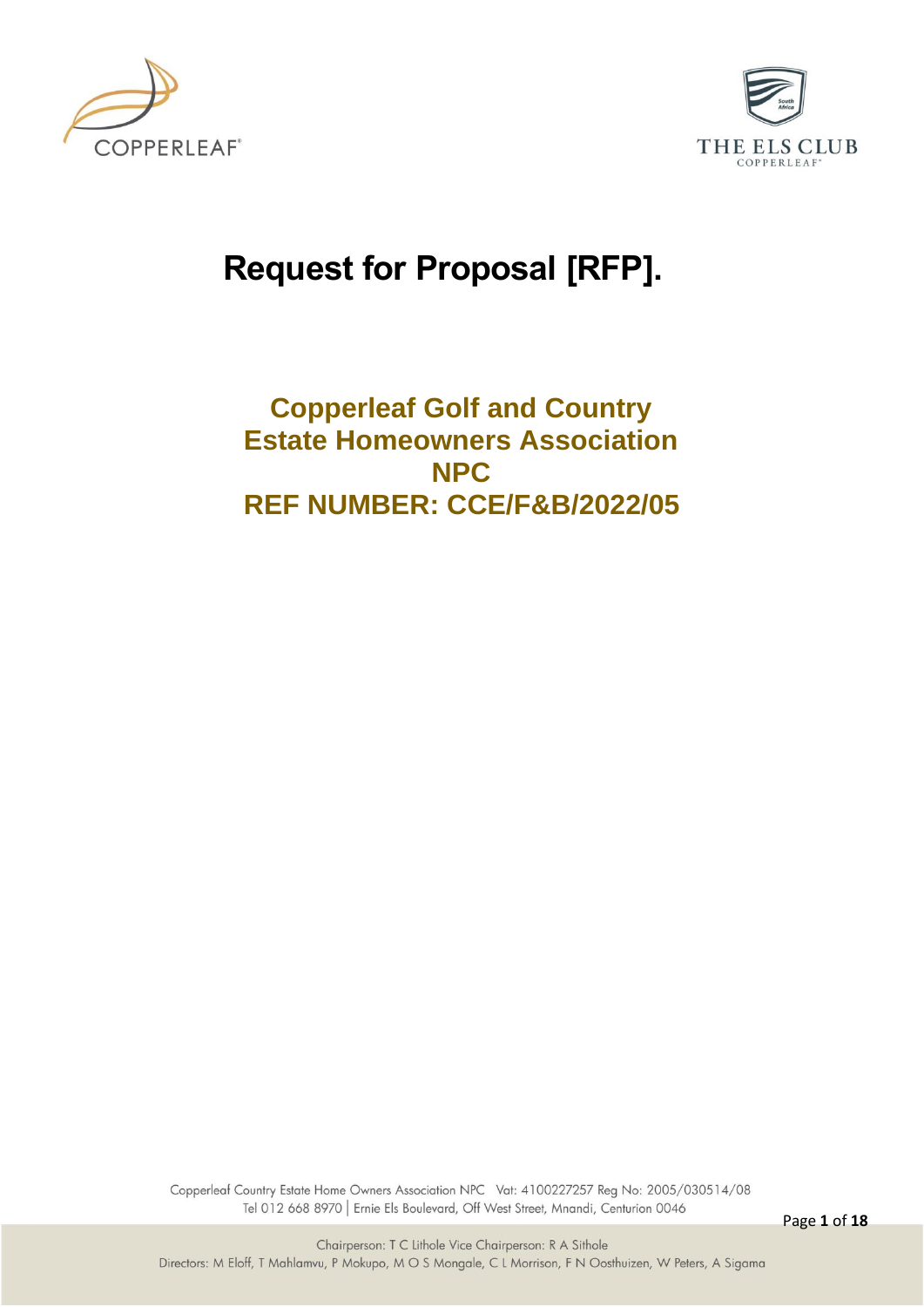



**MAY 2022**

#### **REQUEST FOR PROPOSAL**

#### **FOOD & BEVERAGE @ COPPERLEAF COUNTRY ESTATE HOA NPC, THE ELS CLUB CLUBHOUSE**

#### **A. Purpose**

The Copperleaf Golf and Country Estate Homeowners Association NPC, (hereinafter referred to as "The Els Club"), is requesting proposals from experienced service providers interested in operating The Els Club food and beverage operations. The successful respondent will be responsible for providing food, beverage, tournament/conferencing, and banquet services to golfers, non-golfers, families and visitors to The Els Club Restaurant, Café and the Halfway House. In addition, the responded will be responsible for operating and maintaining Restaurant/Cafe facilities (kitchens, dining areas, restrooms, beverage cart, patio and a Halfway house).

The proposing service provider shall demonstrate the ability to perform in this type of business, clearly articulate achievable plans for operation, and document compliance with appropriate laws and regulations within hospitality sector and golf and leisure. The selected operator shall demonstrate the ability to implement a program that will meet or exceed the objectives of The Els Club as well as incorporate innovative ideas that are appropriate for this operation.

The primary goals of The Els Club with respect to the operation of the Copperleaf Country Estate HOA NPC Food and Beverage Operation are:

1. To develop a service-oriented and responsive food service program that places customer satisfaction, facility cleanliness, consistent food quality, and revenue growth as its priorities;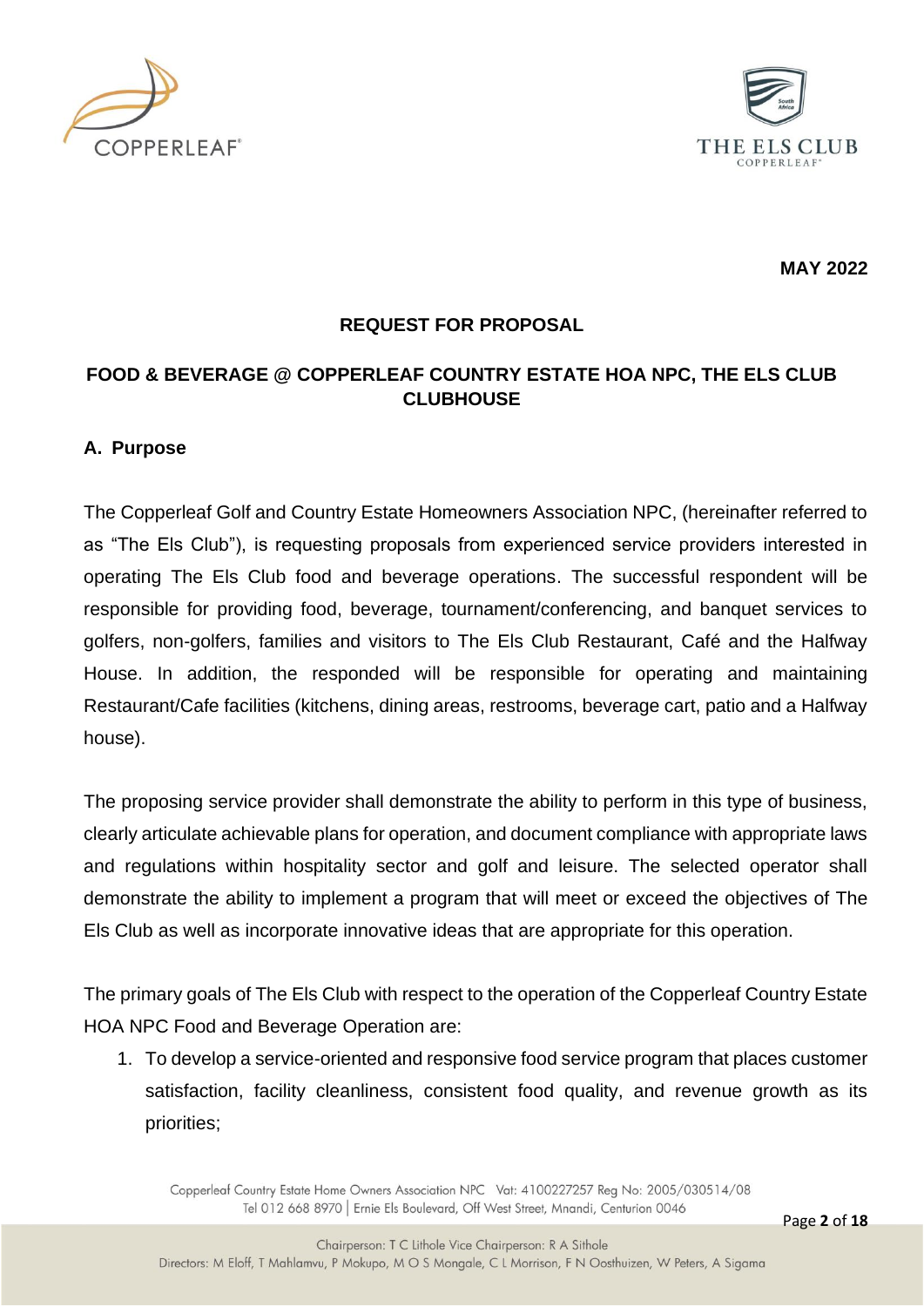



- 2. To provide a high level of service to golfers, non-golfers, families and golf groups, conferencing banqueting whilst working cooperatively with The Els Club at all times;
- 3. To ensure that The Els Club receives adequate and appropriate revenue from the private business allowed to operate on the Estate property.

#### **B. Overview of Copperleaf and the Copperleaf Country Estate HOA NPC Facilities**

Copperleaf Golf and Country Estate was built on land once lived by Ernie Els' grandfather, Mr Ernie Vermaak. Copperleaf is proud to be home to South Africa's only Els Club. The Els club is situated in the heart of Gauteng, and it is well positioned at the edge of the city life, but still feels like it's a million miles away from the hustle and bustle of urban life.

The three words we live by at Copperleaf are

- **Live**
- Play
- Relax

The 7.2km par 72 golf course recently celebrated its 10 year anniversary, and hosts numerous golf events and outings throughout the season. It boasts a unique out and back design with the beginning and finishing holes, and the Restaurant/Café, banquet facilities overlooking the picturesque Magaliesberg Mountains. The number of golf rounds per year has averaged approximately 35,000 the past three (3) seasons. The Els Club house host several corporate golf days, well recognised national and international golf tournaments, including leagues and Championships.

The facility consists of a Restaurant/Cafe and bar area; two conference rooms; food preparation areas; office and storage areas; locker rooms; restrooms. There is also a Half-way house, an outdoor patio area & Pub, for golfing events. There is seating capacity indoors in the Restaurant/Cafe/bar for approximately 150 patrons with additional outdoor patio seating for approximately 100 more. The Restaurant/Cafe/bar currently has an emphasis on breakfast, lunch and dinner, golfer's "19th hole" and after work happy hours. There are venue hire facilities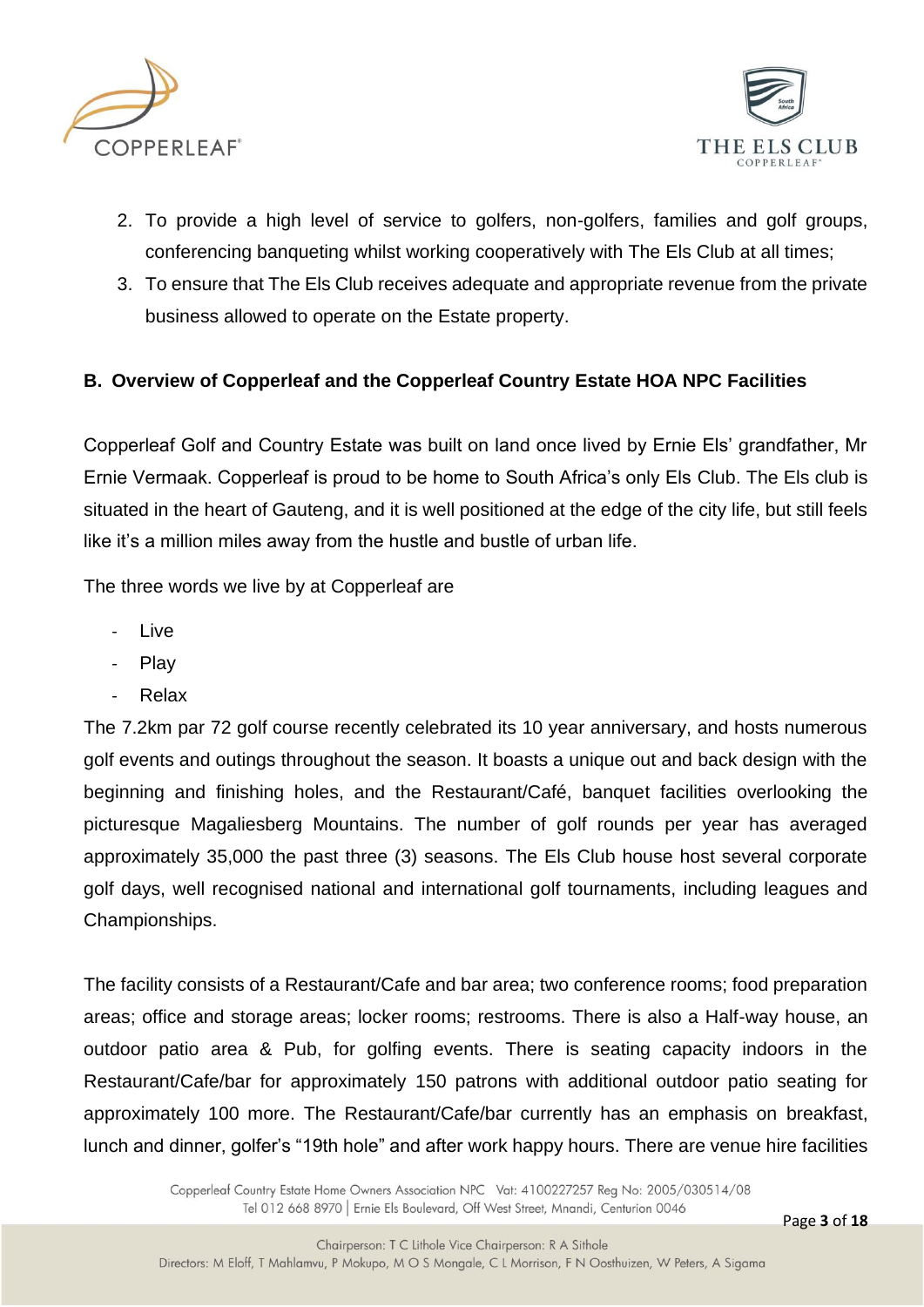



which hosts a wide variety of social events including Birthday parties, weddings, baby Showers, business luncheons, Celebration of Life, anniversary parties, etc.

#### **C. Vendor Required Information**

Background information regarding your company and your plans for The Els Club food and beverage operations should include, but not be limited to, the following:

- 1. The duration and extent of experience in the operation of Restaurant/Cafe/bar/ banquet/conferencing and halfway house facilities, preferably at a golf facility. This should be supported by reference of business under operations if they are available.
- 2. Description of your company's proposed business approach for The Els Club's Food & Beverage Operations including operational and marketing strategies; staffing plans; customer service plans; facility maintenance plans; and any other pertinent information that would enable The Els Club to assess your proposal.
- 3. Your proposed plans for advertising, marketing, and promoting The Els Club's Food & Beverage Operations.
- 4. Proposed types of menus and general pricing targets.
- 5. The name of the person(s) who will be responsible for your company's operation at The Els Club along with his/her experience.
- 6. Your plans, if any, for facility refurbishment or improvements to The Els Club's operations or facilities.
- 7. Plan for hiring/retaining/terminating employees of the current operator.
- 8. Your proposed financial terms for the lease/concession of the facility, including, but not limited to proposed fixed monthly rental fee and / or percentage gross revenue sharing.
- 9. Any other relative information that will support your proposal.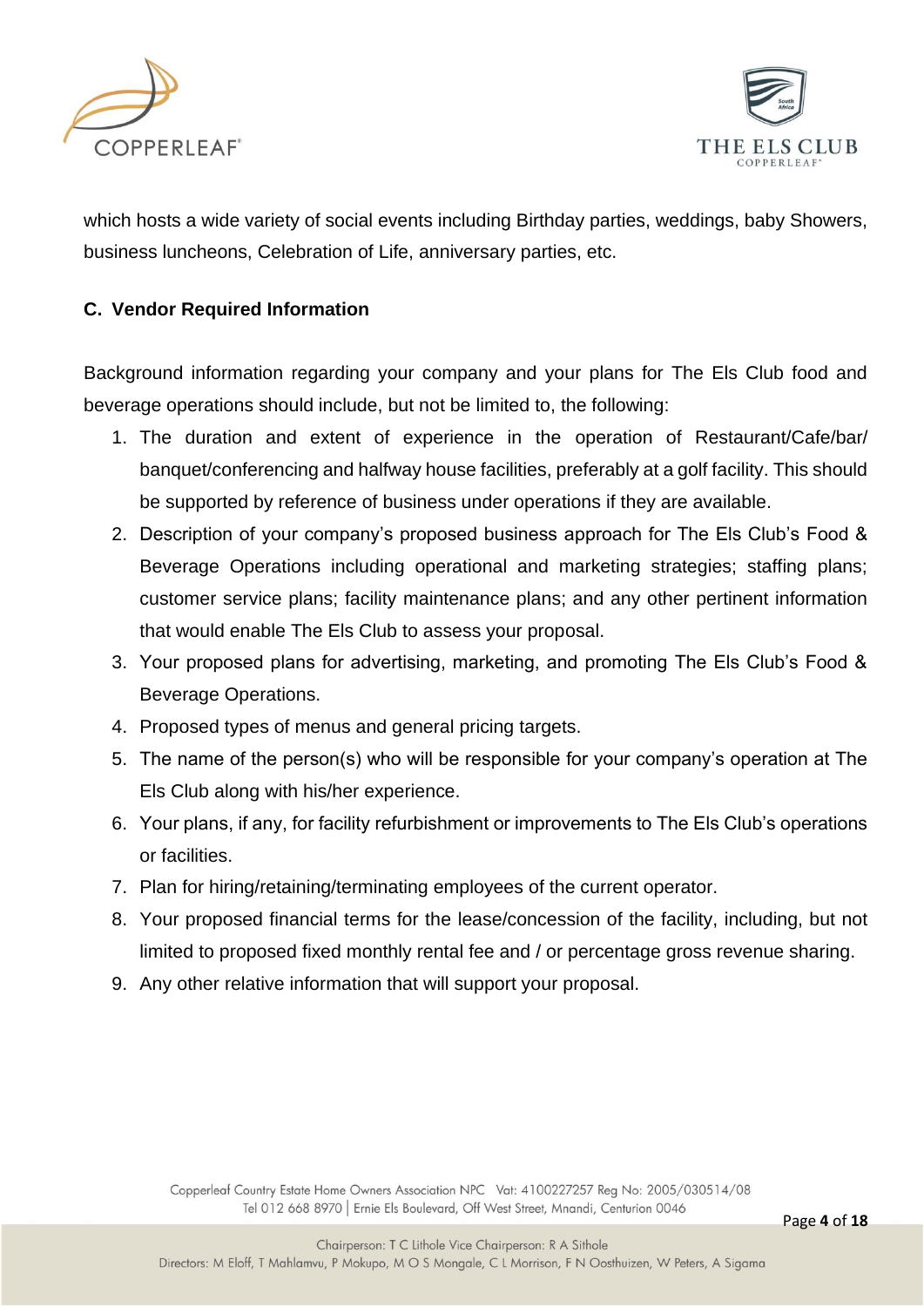



#### **D. Historically Disadvantaged South Africans (HDSA)SUPPLIER MATRIX**

| <b>Criteria</b>                         | Yes / No | $\frac{1}{6}$ |
|-----------------------------------------|----------|---------------|
| <b>Black Ownership</b>                  |          |               |
| <b>Black Women Ownership</b>            |          |               |
| <b>Employment of Black Disabled</b>     |          |               |
| Procurement from Black / HDSA Suppliers |          |               |
| Procurement - % Local goods             |          |               |
| Procurement - % Imported goods          |          |               |
| <b>Other HDSA Initiatives</b>           |          |               |
| What is your BEE Level?                 |          |               |
| If Non-Compliant, please Elaborate:     |          |               |
|                                         |          |               |

The anticipated schedule for this requisition is as follows:

#### **E. Date Activity**

May 18<sup>th</sup> : Release of RFP

June 6<sup>th</sup> : Pre-Proposal Meeting and Site Visit

June 15<sup>th</sup> : Deadline for Submitting Questions

June 29<sup>th</sup>: Necessary Addendums Issued

July 16th : Proposal Due Date

July  $25<sup>th</sup>$  to August 12<sup>th</sup> : Proposals Reviewed/Interviews

Contract Negotiations and Finalization 1<sup>st</sup> September : Club Award of Contract

November 1st 2022 - Contract Commencement

\*\*These dates are tentative and may be subject to change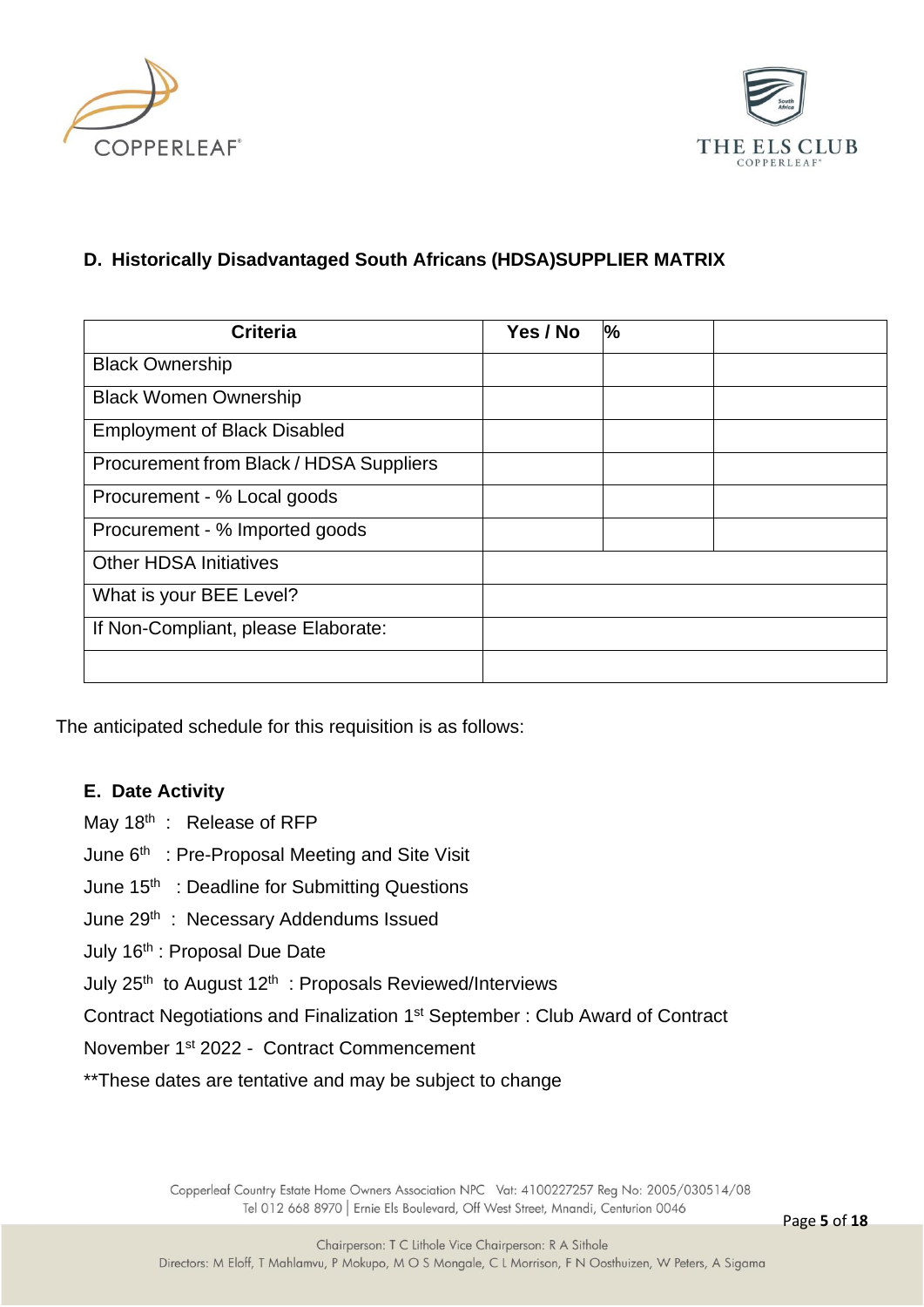



#### **F. Contract Coordinator/Questions after Pre-Bid Meeting**

Proposers are requested to submit any questions in writing no later than Tuesday, June 15<sup>th</sup>, 2022 to The Els Club. No telephone inquiries will be accepted. All answers will be responded to in writing. The Els Club reserves the right to include questions and responses in the form of written addendums, as it deems necessary.

#### **G. Objective of the Request for Proposals**

The objective of this Request for Proposals is to award a competent service providers an initial Three (3) year Agreement (hereinafter "Agreement"), with up to two (2) years renewal options exercisable at The Els Club's sole discretion. The renewal option of the Agreement may be advanced prior to the five (5) year termination date depending upon how well the Service provider has been able to demonstrate the following but not limited to:

- 1. Successful provision of superior five-star service and above average quality food and beverage items;
- 2. Consistent cleanliness and maintenance of the premises of operations;
- 3. Level of investment in facility improvements;
- 4. level of patron (golfers, non-golfers, families and visitors) satisfaction,
- 5. The proposed level of revenue generation to The Els Club.

*The Club will consider a longer-term lease agreement with a lessee who is willing to invest a substantial amount of capital into the renovation/remodelling of the Restaurant/Cafe, banquet, and kitchen facilities to create a more inviting year round destination facility.* 

The operator will be expected to accomplish the following:

- 1. Provide food, beverage, and banquet services (including golf tournaments) that meet or exceed the needs and expectations of the golf patrons, residents, families and visitors.
- 2. Provide outstanding professional service at reasonable prices comparable with establishment of similar Estate as Copperleaf.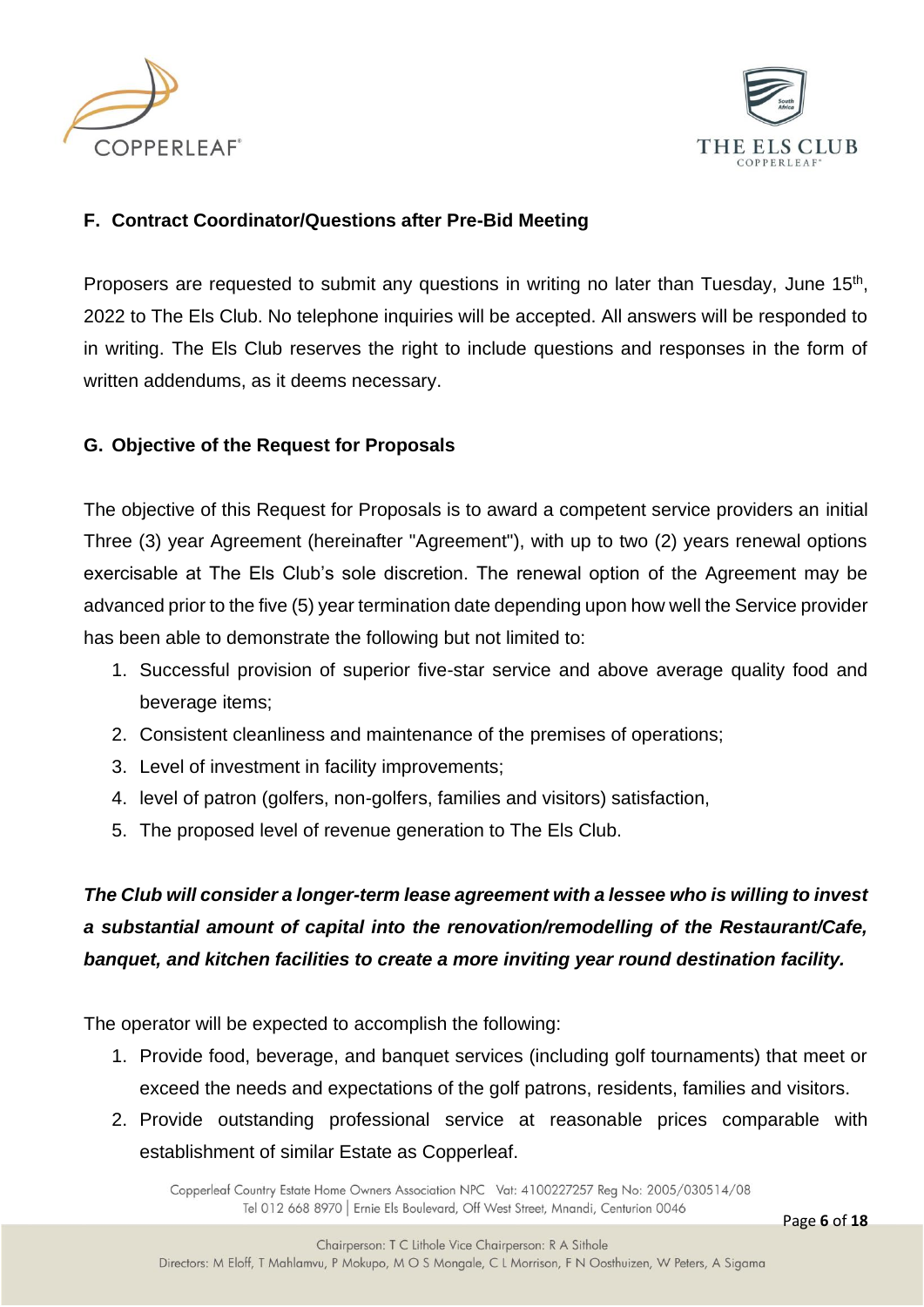



- 3. Assess, provide, and install all necessary furnishings, facility upgrades, and equipment in order to create an attractive and inviting facility.
- 4. Display awareness of the needs of golfers, residents and the Copperleaf community at large and visitors
- 5. Reach out to the community through effective marketing and advertising with particular emphasis on electronic marketing and communication with customers (i.e., social media, print etc); and
- 6. Work in collaboration with the Copperleaf Management, The Els Club team, Board of Directors (Relevant Committees),Facilities & Operations and Golf Operations business units of the Estate in all facets of planning and executing golf tournaments, both those sponsored by The Els Club and by outside groups to insure the best experience for golfers, non-golfers, residents as well as Copperleaf families and Visitors.

#### **H. Scope of Services**

The selected Service Provider will:

- 1) Have demonstrated experience in the development and provision of food and beverage service, including both Restaurant/Cafe and banquet related activities.
- 2) Possess the knowledge and ability to meet the legal requirements that are involved in this type of operation, including obtaining all necessary permits/licenses necessary for the provision of services.
- 3) Demonstrate adequate financial strength to replace equipment, furniture, and fixtures to sustain operations as deemed necessary or required.
- 4) Be in a position or eligible and qualified to obtain and maintain a proper Liquor License for the operation, issued by the Liquor Board of Gauteng.
- 5) Comply with all applicable rules and regulations Bylaws adopted by the city, and all laws, ordinances and/or rules and regulations of other governmental units and agencies having lawful jurisdiction, which may be applicable to selected service provider's operations of the Restaurant, the Café and halfway house.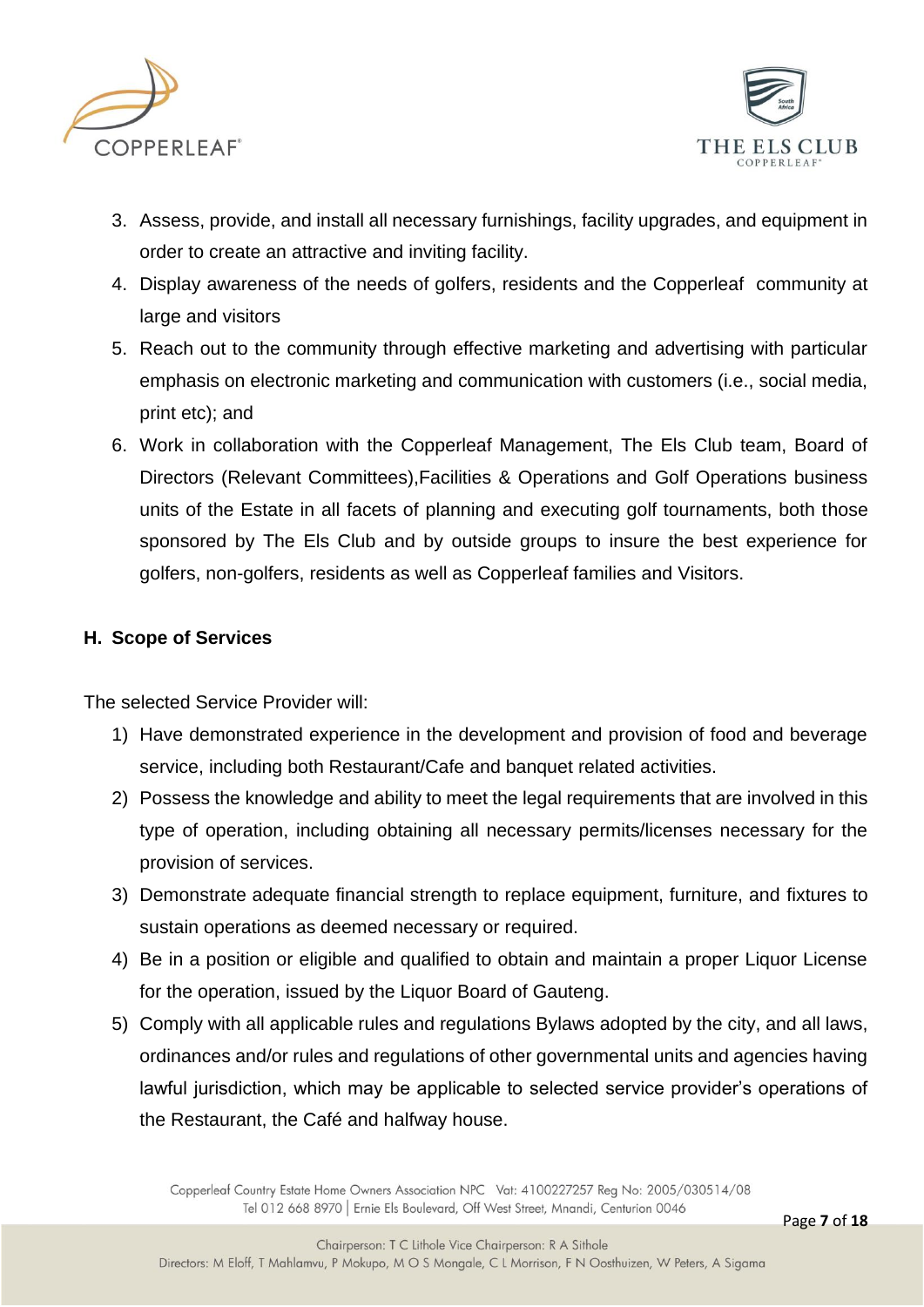



- 6) Be in full operation to provide food and beverage service no later than a certain time period negotiated between The Els Club and Service following the date of the contract award. Club reserves the right to extend this time frame if necessary.
- 7) Provide business and marketing plans for the Restaurant/Cafe and the food and beverage services prior to operations.
- 8) Provide a plan of organised events.

#### I. **Personnel Requirements**

The selected Proposer shall:

- 1) Employ a qualified full-time on-site manager (s) with experience in the management of this type of operations. In addition, the selected service provider shall provide sufficient employees in order to provide outstanding and five-star service. The selected service provider shall ensure that employees are distinctively uniformed or appropriately attired on a consistent basis, including name tags.
- 2) Employ a qualified specialist/manager to oversee tournament/banquet/catering and conferencing requests including the maintenance of a professional calendar and be available to answer questions and provide coordination with Management/ Copperleaf Board of Directors with respect to servicing golf tournaments and other special events.
- 3) Interview all existing Restaurant/Cafe employees for possible retention if they apply.

#### **J. Operations**

The selected service provider shall not undertake any activity which interferes with the operation of the golf course unless otherwise agreed upon with the Copperleaf Management and Board of Directors. The selected Proposer shall:

1) Coordinate activities with the Director of Golf Operations and CL Management/BoD during normal operations. Service provider shall be required to open the Restaurant/Cafe for business every day during the golf season no later than 30 minutes before the first scheduled tee time. The Restaurant/Cafe and bar shall remain open throughout the day and should be closed no sooner than 9:00 p.m. The Halfway house shall be open no later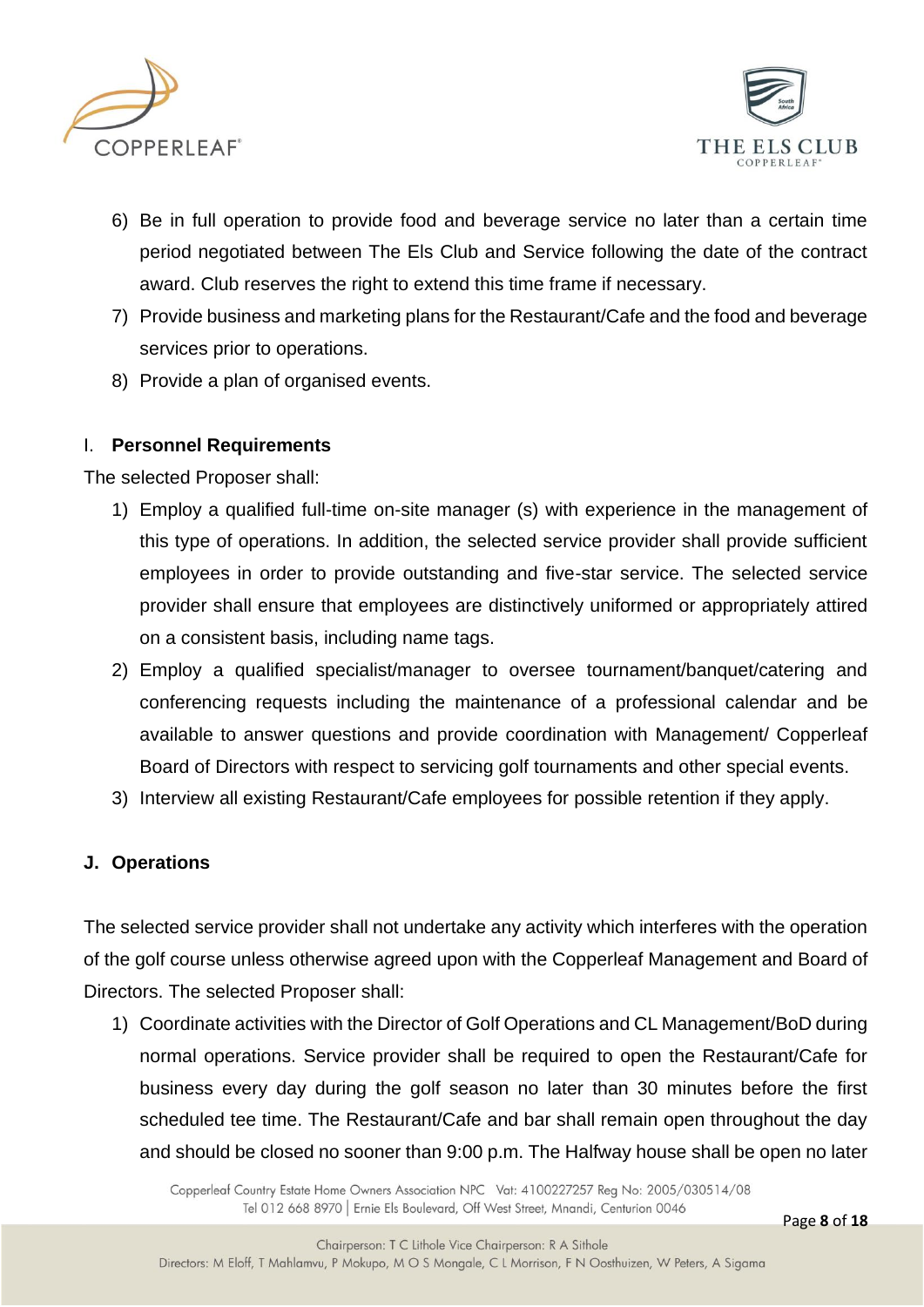



than 90 minutes after the first scheduled tee time and shall remain open throughout the day, closing no sooner than dusk. Operating hours for the mobile beverage cart shall be determined by Director of Golf and the operator, considering business conditions and seasonal variations.

- 2) The operating hours specified above should be considered to be the minimum operating hours that will be allowed. The selected service provider shall submit a schedule of intended hours of operation to Club prior to contract approval. The Club may require changes in the hours of operation if, at their discretion, such a change is desirable in providing the best service to the golf patrons, residents, families and visitors.
- 3) Upon invitation attend and participate in all meetings initiated by The Els Club Management /or Board of Directors.
- 4) Pay for all utilities, including routine pest control services, garbage, Cable TV/satellite music services and Wi-Fi and Internet access.
- 5) Provide a dedicated restaurant/Café website and professional email address for the purposes of continual marketing and effective operations and customer feedback..
- 6) Pay, before delinquency, all taxes, assessments and fees assessed or levied for operation of the golf course food and beverage concession.

#### **K. Food and Beverage Services**

The selected service provider shall:

- 1) Provide a wide variety of food and beverage services in a manner that ensures a highlevel of service and quality to golfers and non-golfers, residents, families and visitors. Food and beverage services shall be provided, based on demand, on a set schedule (terms to be finalized during negotiation process). At a minimum, it is expected that the Proposer provide the following:
	- a. Quickly freshly prepared breakfast or pre-prepared breakfast items taking into account healthy meals options;
	- b. Full-service sit-down breakfast, luncheon and dinner;
	- c. Full-service bar with food;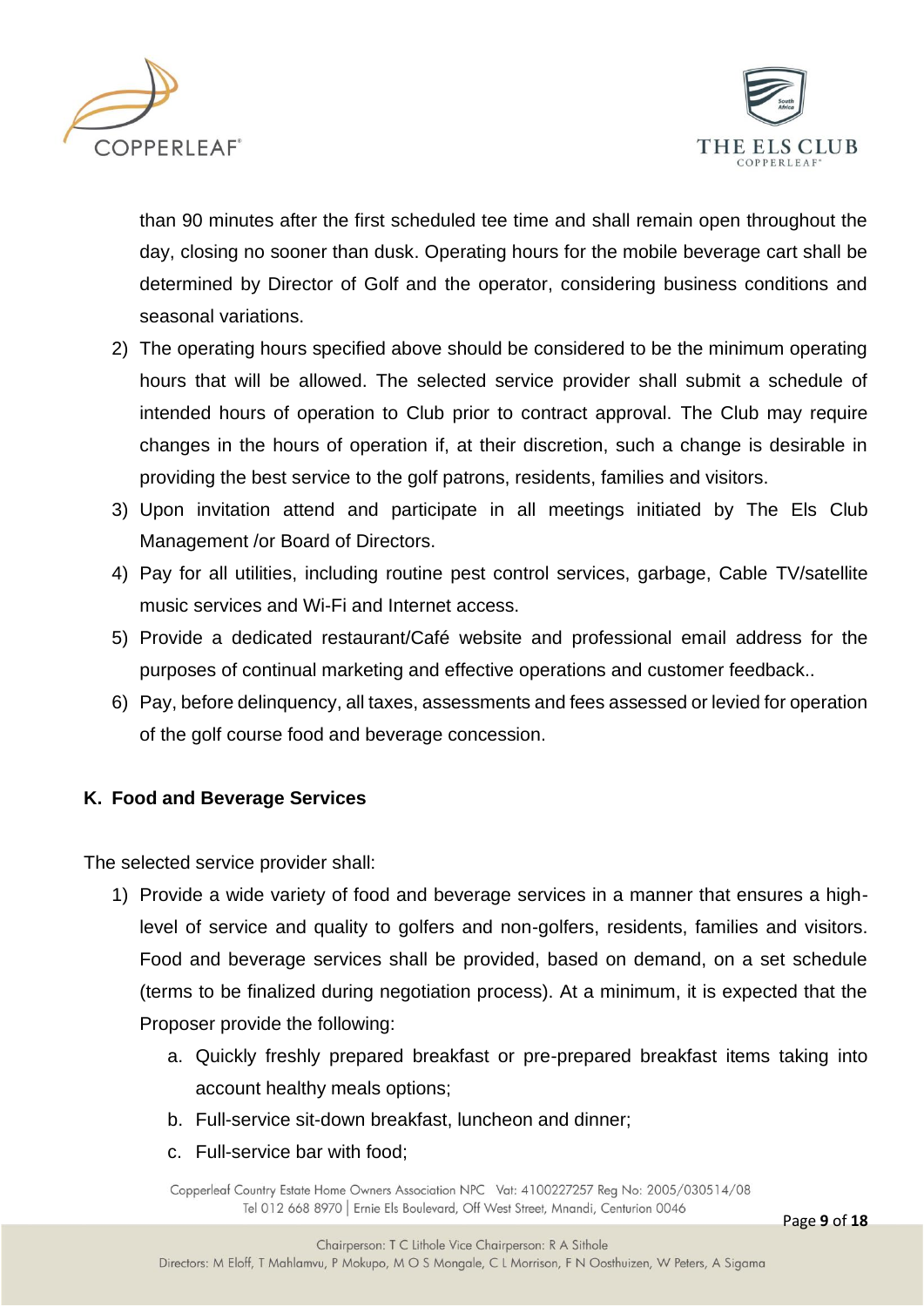



- d. Banquet/conference services, to include golf tournaments and other events;
- e. Halfway house grab and go and / or 10-15min sit down freshly prepared meal for golfers
- f. Mobile food and beverage cart

Service providers may submit recommendations for additional services and operating hours as part of the proposal with the understanding that the final determination will be made during negotiations. Style of menu and general range of prices are subject to approval by The Els Club Management in collaboration with the Service provider. Upon awarding of the contract the service provider is expected to immediately:

- a. Honour all banquets booked and with a signed contract for a period extending up to 12 months from the date Contractor signed agreement with Club.
- b. Maintain all food service areas and equipment in a safe and sanitary manner
- c. Provide employee training and protect the Copperleaf Golf and Country Estate and The Els Club brand.

*Although the Food and Beverage Operation Management and staff are not employed by the Copperleaf Estate or The Els Club, they do represent the Copperleaf Country Estate HOA NPC. This representation must uphold the highest customer service standards possible.* 

#### **NOTE : Alcoholic Beverages**

**Copperleaf Golf & Leisure and Copperleaf Café own the liquor licence(s). Should the service provider use the Copperleaf Golf & Leisure and Copperleaf Café liquor Licence(s), the service provider shall pay all licence fees applicable for the use thereof.**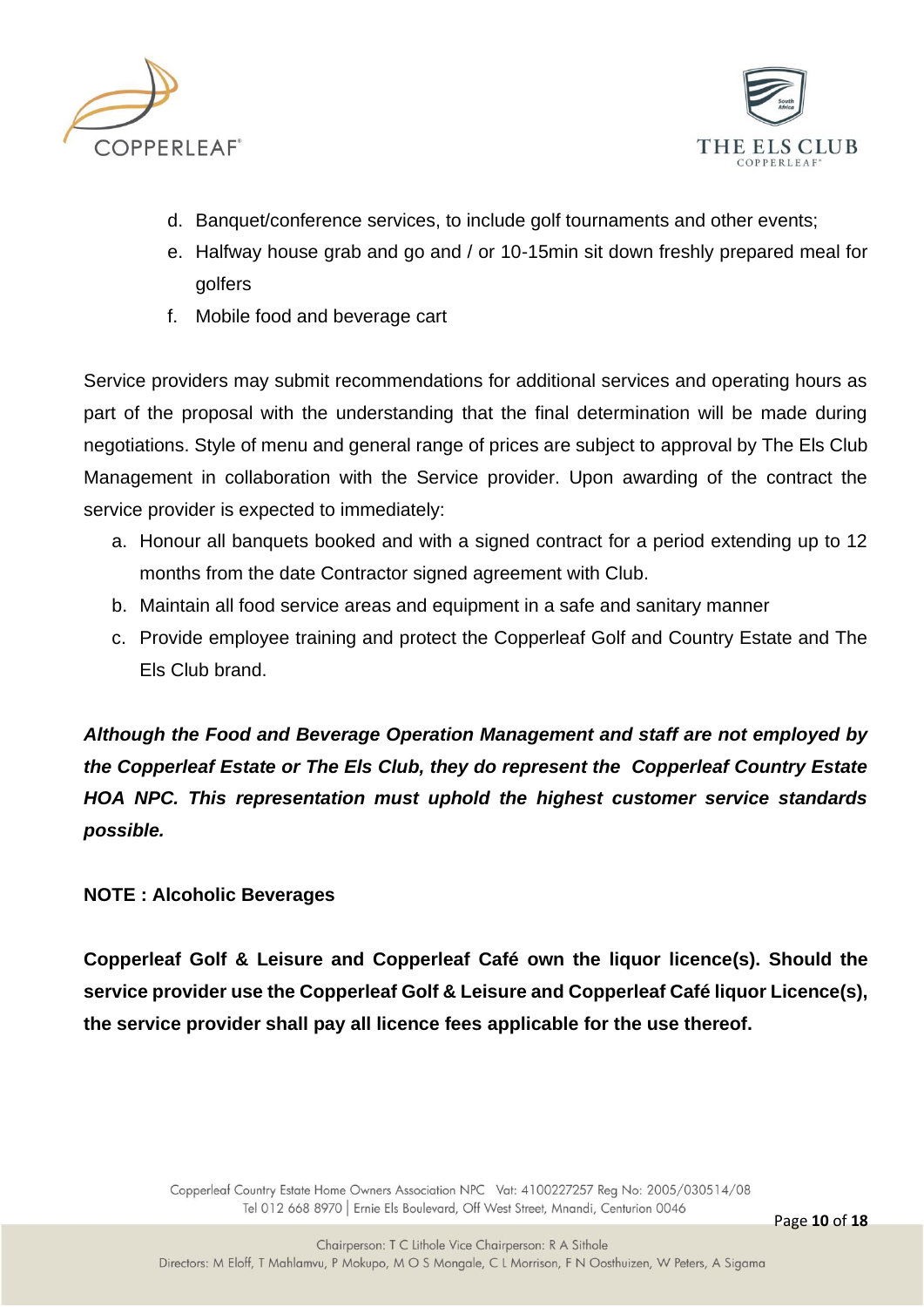



#### **L. Recordkeeping**

The ELS Club shall require that all sales be recorded by means of a computerized point of sale system (POS) that must be shared and accessed with The Els Club Management. System records shall be available to Club for internal audit purposes at any given time. The CL Management/Bod shall be provided annual financial information (financial records) no later than thirty (30) days after the close of the business year, and a copy of the business's SARS tax return no later than 15 days after filing.

Sales from the beverage cart & Halfway house shall also be recorded in a log and run through the system in a timely manner. The log shall be maintained daily and available for review by The Els Club at any time.

The successful service provider shall maintain permanent bookkeeping and accounting records at the premises. Such records and accounts, including any sales tax reports that may be required to be furnished to any SARS authority, shall be open at all reasonable times to the inspection of The Els Club or Club's authorized auditor or authorized representative, with prior notice and during business hours.

#### **M. Improvements, Maintenance and Repairs**

Club will provide the premises in *as-is* condition. The selected service provider shall be responsible for:

a. All maintenance of interior areas and surfaces of the premises, including restroom custodial services; all exterior areas where food and beverage may be served; all fixtures, furnishings and equipment, whether provided by the Els Club or the concessionaire; all plumbing, electrical, flooring, walls, ceilings, interior doors, maintenance and repair of the mobile beverage cart; maintenance of all storage areas; and the refuse bin area located at the back of house area. The selected service provider will be required to submit a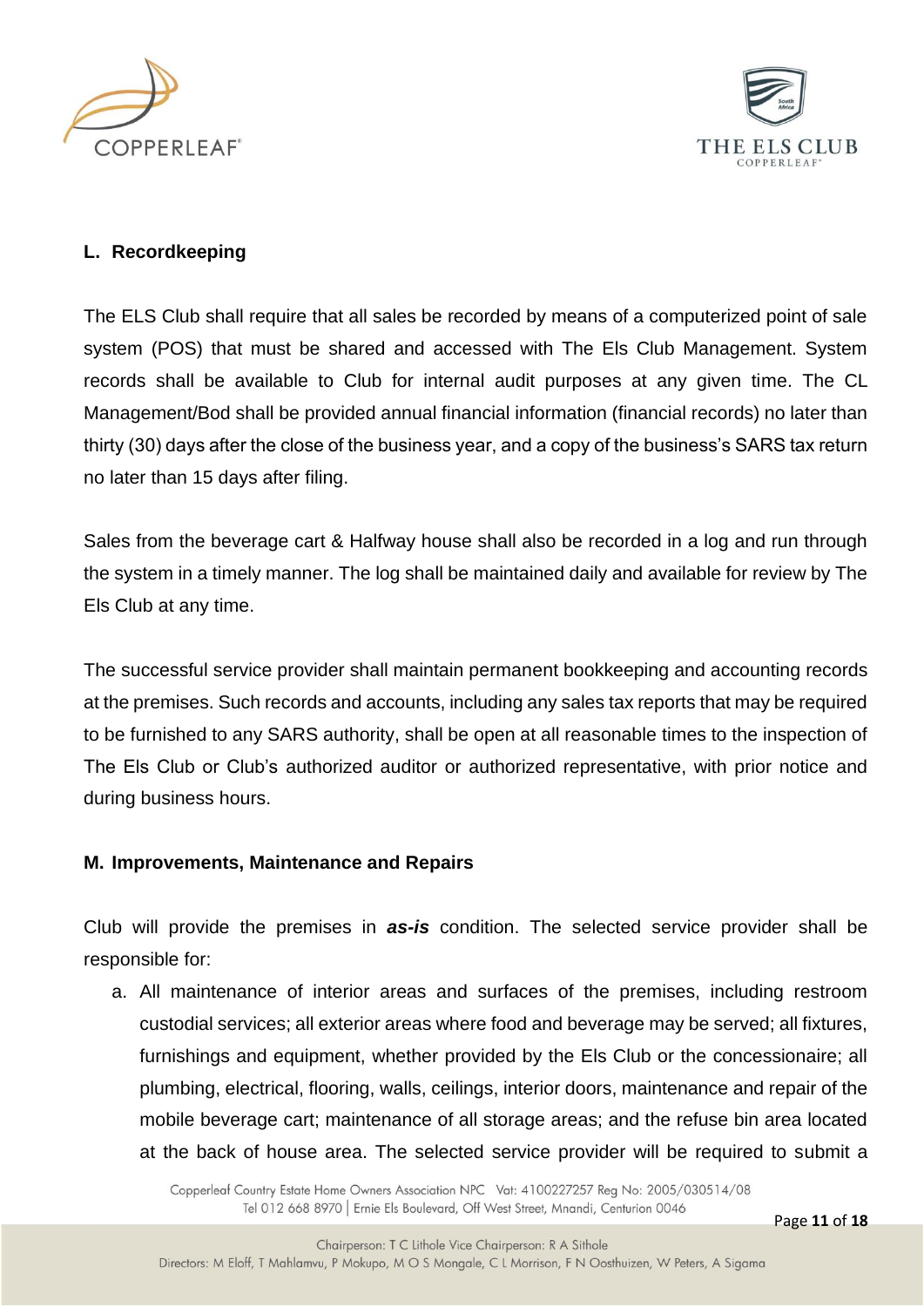



schedule for both routine maintenance services, e.g. custodial services, trash removal, etc. as well as interval maintenance services, e.g. carpet cleaning, window cleaning, etc.

b. Any alterations, upgrades or capital improvements to the premises must first be submitted to The Els Club for approval. All improvements made to the premises will remain upon termination of the agreement.

#### **N. Financial Operating Fees to Club**

**a.** Proposers shall propose a monthly rental fee and / proposed percentage of gross sales paid directly to the Club, exclusive of all utility costs which will be billed to the lessee.

#### **O. Response Submittal Requirements**

Service Providers should carefully follow the format and instructions outlined herein. All documents and information must be fully completed and signed as required. The proposal shall be written in sufficient detail to permit Club to conduct a meaningful evaluation of the proposed services.

All Proposals must contain the following:

#### **P. Cover Letter**

Proposers are to include a cover letter indicating the contact information for the entity proposing. Include at a minimum:

- 1. Key names, including title and position;
- 2. Name of business entity and its legal designation, i.e. corporation, limited partnership, sole proprietor, etc.
- 3. Complete mailing addresses;
- 4. Contact information (telephone, email addresses and cell numbers as appropriate);

5. A statement that the proposing entity confirms its acknowledgement and acceptance of the terms and conditions set forth herein, without exceptions.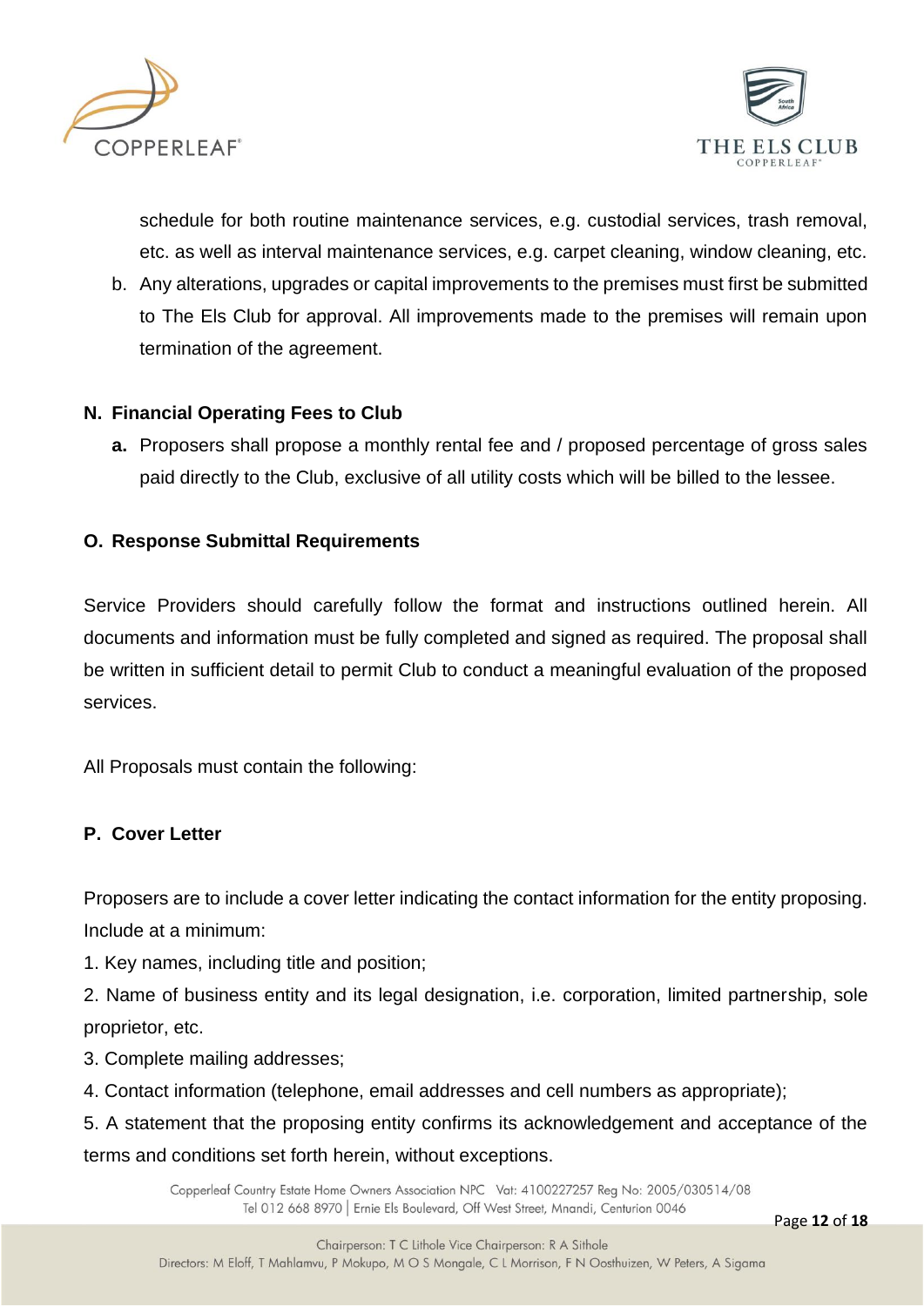



#### **Q. Company Information**

#### **COPPERLEAF DATA PROTECTION (POPI ACT) AND PRIVICY POLICY APPLIES.SUPPLIER INFORMATION TO ACCOMPANY QUOTATION**

### **ARE YOU A RESIDENT OF COPPERLEAF GOLF AND COUNTRY ESTATE?**

| <b>YES</b> | <b>NO</b> |
|------------|-----------|
|            |           |

**IF YES PLEASE PROVIDE ERF (STAND NUMBER) NUMBER\_\_\_\_\_\_\_\_\_\_\_\_\_\_**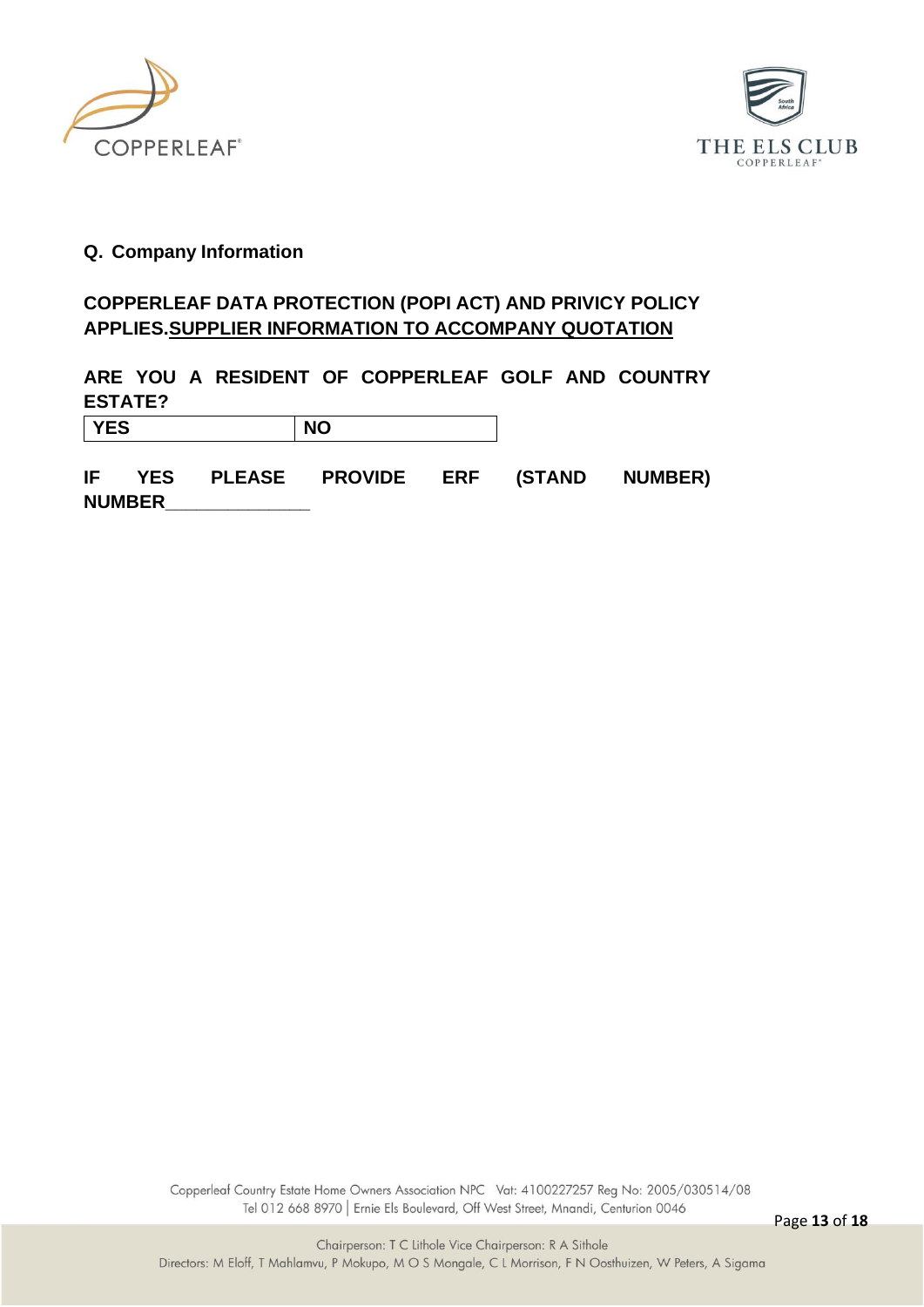



| Title (Prof / Dr / Mr / Mrs / Ms) and |       |         |  |
|---------------------------------------|-------|---------|--|
| Surname                               |       |         |  |
| Sole Proprietor Identity Number       |       |         |  |
| <b>Registered Name of Business</b>    |       |         |  |
| <b>Trading As</b>                     |       |         |  |
| <b>Business Registration number</b>   |       |         |  |
| <b>SARS Tax number</b>                |       |         |  |
| <b>VAT Registration number</b>        |       |         |  |
| <b>Physical address of business:</b>  |       |         |  |
| Building / Complex name               |       |         |  |
| Street name and number                |       |         |  |
| Suburb                                |       |         |  |
| City                                  |       |         |  |
| Postal code                           |       |         |  |
| Country                               |       |         |  |
| <b>Postal address of business:</b>    |       |         |  |
| Post address                          |       |         |  |
| P.O. Box / Private Bag                |       |         |  |
| City/Town                             |       |         |  |
| Code                                  | Code: | Number: |  |

| <b>Contact Details:</b>                    |  |  |
|--------------------------------------------|--|--|
| Business telephone number                  |  |  |
| Order e-mail address                       |  |  |
| Supplier e-mail address                    |  |  |
| Remittance e-mail address                  |  |  |
| <b>Business Contact person / Sales Rep</b> |  |  |
| Name                                       |  |  |
|                                            |  |  |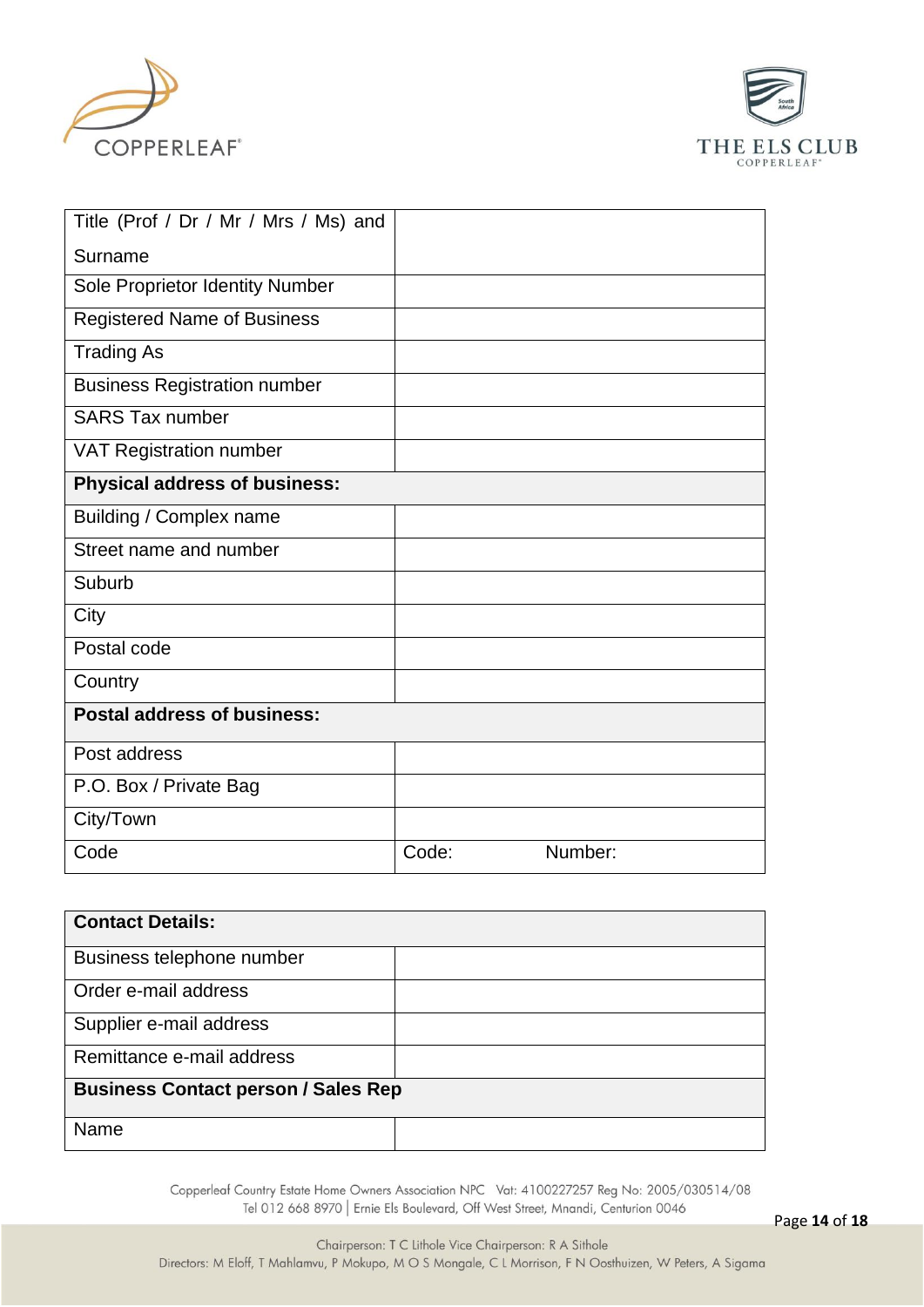



| Telephone number |  |
|------------------|--|
| E-mail address   |  |

#### **AFFIRMATION OF INTEREST**

Does any of the directors / owners / partners / shareholders have any connection or vested interest (whether direct or indirect) in Copperleaf or any of its operations or if any has been or are currently employed with Copperleaf or any of its operations? ☐Y ☐N

#### **R. Proposal Items**

Proposers are to submit complete, detailed responses to all of the Proposal Items.

#### • **Ability to Finance**

Amount of investment required, sources of funding, and financial documentation that may include credit reports, loan commitment letters, bank statements, etc

#### • **Background and Experience**

Ownership description, including company information, organizational chart, current and past experience in similar operations

#### • **Proposed Operating Business Plan**

Proposed staffing and management structure; customer service plan, including how complaints will be handled and any anticipated use of customer service research tools, such as secret shopper, etc.; marketing strategies; sample Restaurant/Cafe and banquet menus, including price points; sample of items to be sold at the halfway house and mobile beverage cart; proposed additional services or amenities; plan for hiring/retaining/terminating staff members of current vendor; staff training plan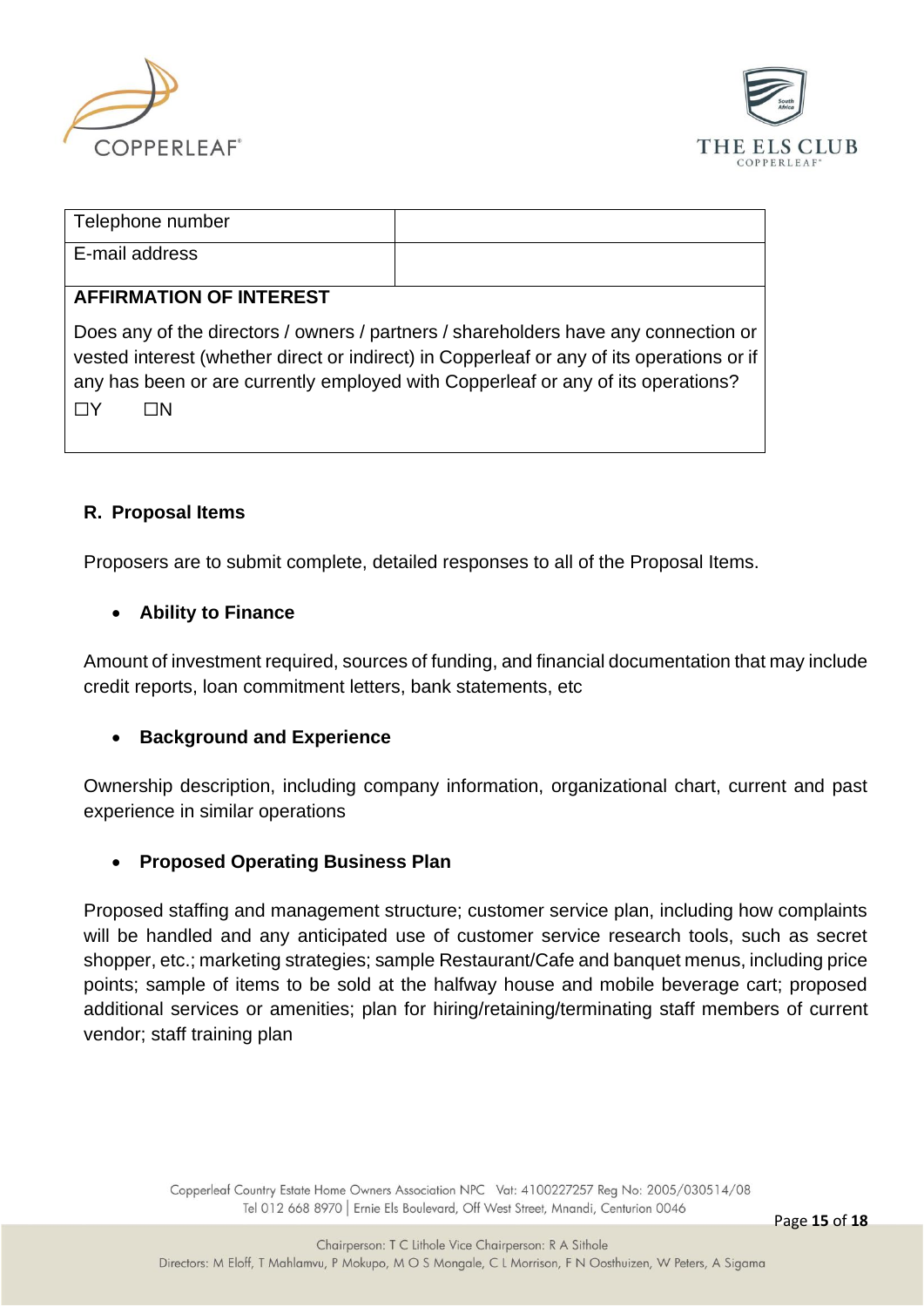



#### • **Ongoing Refurbishment, Improvements and Maintenance**

Plans for routine facility maintenance; proposed plans to implement and fund any necessary repairs, improvements, preventive maintenance, replacement or upgrades, etc. during the term of the Agreement; plan for improvements to Restaurant/Cafe, bar, banquet room and patio area, if envisioned

#### • **Proposed Community Service**

List any plans for utilization of local labour, vendors or suppliers; golf clubs, etc. at reduced prices; support of local non-profits. How staff will be transported on a daily basis.

#### • **Proposed Rent Payment**

Proposed monthly fixed fee rental and /or percentage on gross revenue

#### • **References**

List three persons or firms with whom you have conducted business transactions during the past three years, to include at least two who have knowledge of your financial history and at least one that must have knowledge of the services you are providing

#### **S. Review of Proposals for Responsiveness**

Each proposal will be reviewed to determine if the proposal is responsive to the submission requirements outlined in this RFP. A responsive proposal is one which follows the requirements of this proposal, includes all documentation, is submitted in the format outlines, is of timely submission, and has the appropriate signatures. Failure to comply with these requirements may result in the proposal being deemed non-responsive. Upon completion of the evaluations, Club may choose to conduct oral interviews/ presentations with the shortlisted service providers. Shortlisted service providers will be provided a list of questions and topics to cover in advance of the interviews/ presentations.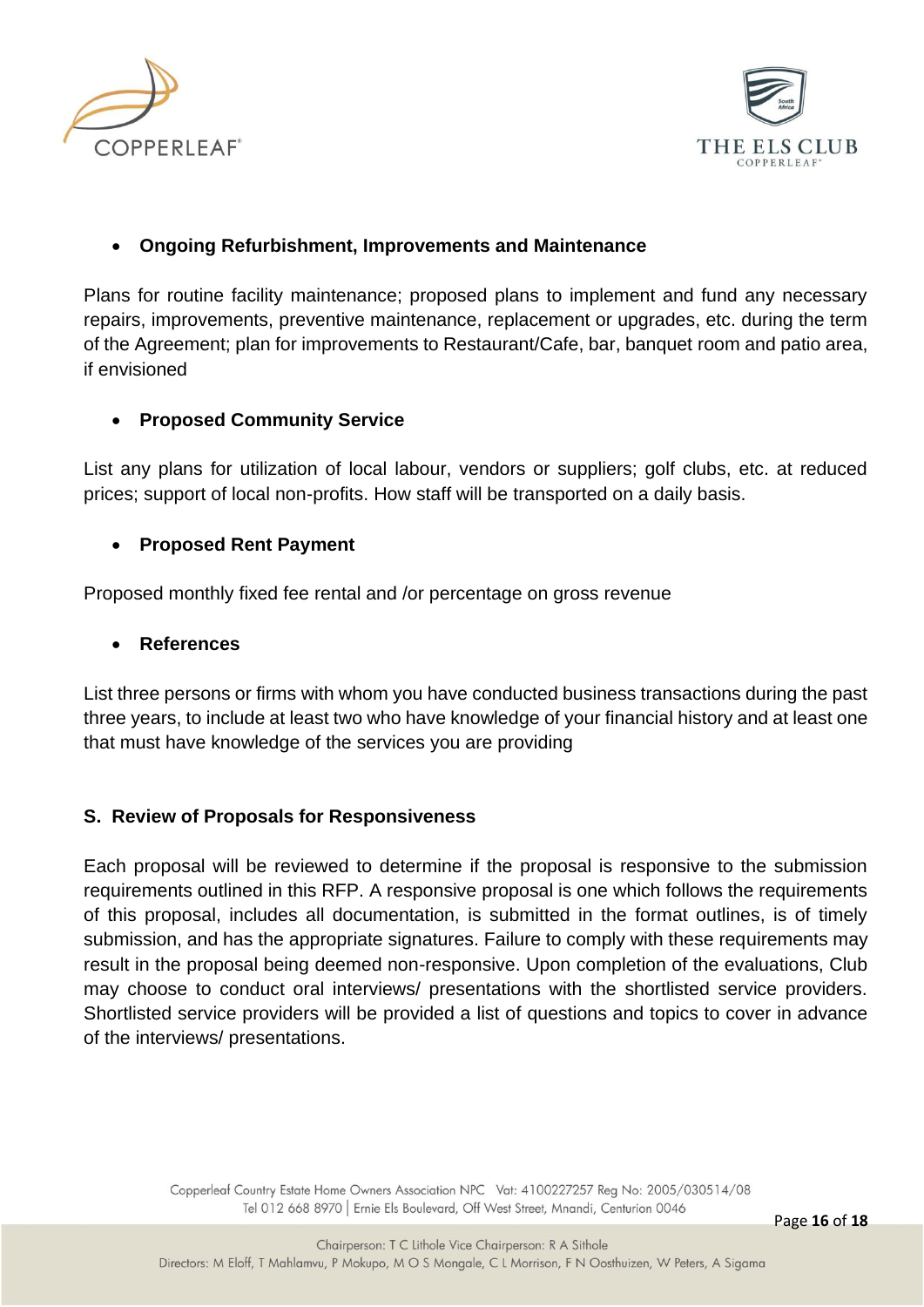



#### **T. Mandatory Pre-Proposal Meeting/Site Visit**

A **mandatory** pre-proposal briefing session and /site visit will be held on June 6<sup>th</sup> at 9:00 a.m. at the Copperleaf Country Estate HOA NPC ,Golf Course Clubhouse, Boardroom Room. The purpose of the meeting is to clarify the contents of this RFP and to discuss the Club's objectives with respect to the Copperleaf Country Estate HOA NPC Food and Beverage Operations. A site walk through of the facilities will take place at the conclusion of the meeting. All prospective Proposers are required to attend. It is highly recommended that prospective Proposers read the complete RFP prior to the conference and familiarize themselves with the document in order to maximize the benefits of the conference**.** 

#### **U. Contract Coordination/Questions**

Proposers are requested to submit any questions in writing no later than June  $15<sup>th</sup>$  to CL Management. Club will issue questions and responses in the form of written addendums to all representatives who attended the Pre-Proposal meeting. Oral inquires will not be accepted. Other than the contact identified in the proposal, prospective respondents shall not approach Club employees or members during the period of this RFP about any matters related to this RFP or any qualifications listed. NON- ADHERENCE WILL RESULT IN A DISQUALIFICATION OF PROPOSAL.

#### **V. Proposal Submittal Information**

Provide three (3) bound copies and one (1) electronic copy no later than July  $16<sup>th</sup>$  by 4:30 p.m. The original copy must be signed by a representative authorized to bind the company. Proposals submitted only by facsimile or email or those submitted after the date and time will not be considered.

The complete proposal package shall be placed in a sealed envelope or box labelled "Proposal for Copperleaf Country Estate HOA NPC Food and Beverage Operation" and clearly identified with the name and address of the Proposer on the outside.